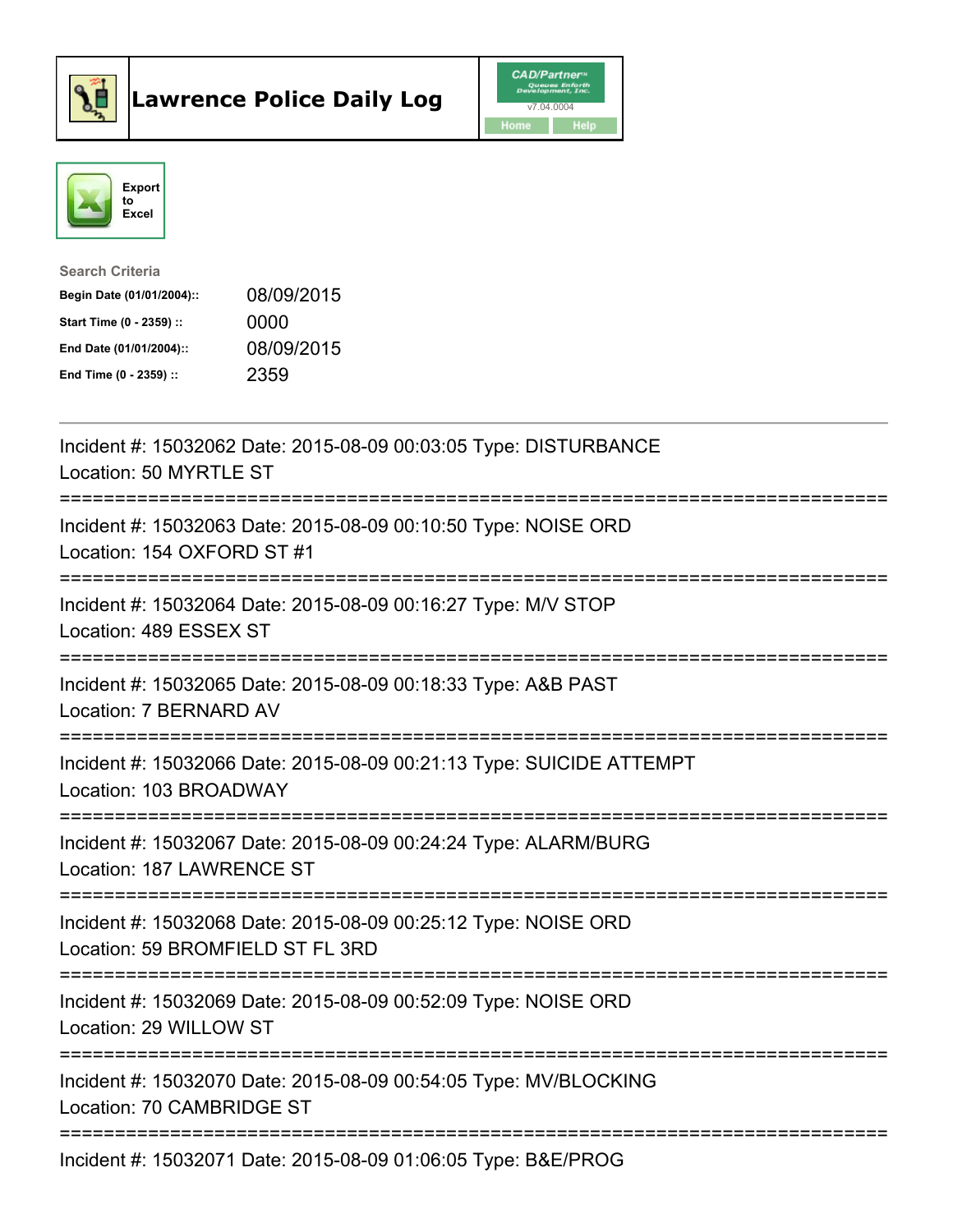Location: 259 FARNHAM ST =========================================================================== Incident #: 15032072 Date: 2015-08-09 01:06:28 Type: CK WELL BEING Location: 125 JACKSON ST FL 3 =========================================================================== Incident #: 15032073 Date: 2015-08-09 01:12:23 Type: NOISE ORD Location: 35 RESERVOIR ST =========================================================================== Incident #: 15032074 Date: 2015-08-09 01:20:02 Type: NOISE ORD Location: 35 PERRY AV =========================================================================== Incident #: 15032075 Date: 2015-08-09 01:26:31 Type: CK WELL BEING Location: 130 NEWBURY ST =========================================================================== Incident #: 15032076 Date: 2015-08-09 01:27:26 Type: NOISE ORD Location: 65 TEWKSBURY ST =========================================================================== Incident #: 15032077 Date: 2015-08-09 01:39:58 Type: M/V STOP Location: 2 LAUREL ST =========================================================================== Incident #: 15032078 Date: 2015-08-09 01:40:56 Type: M/V STOP Location: ESSEX ST & RIVERSIDE DR =========================================================================== Incident #: 15032079 Date: 2015-08-09 01:48:28 Type: M/V STOP Location: RIVERSIDE DR & WACHUSETTS AV =========================================================================== Incident #: 15032080 Date: 2015-08-09 01:51:15 Type: NOISE ORD Location: 11 LAWRENCE ST #201 =========================================================================== Incident #: 15032081 Date: 2015-08-09 01:51:57 Type: M/V STOP Location: CANAL ST & UNION ST =========================================================================== Incident #: 15032088 Date: 2015-08-09 02:04:22 Type: NOISE ORD Location: 54 BEACON AV =========================================================================== Incident #: 15032082 Date: 2015-08-09 02:06:31 Type: M/V STOP Location: 101 AMESBURY ST =========================================================================== Incident #: 15032083 Date: 2015-08-09 02:06:53 Type: M/V STOP Location: 101 AMESBURY ST =========================================================================== Incident #: 15032084 Date: 2015-08-09 02:09:12 Type: M/V STOP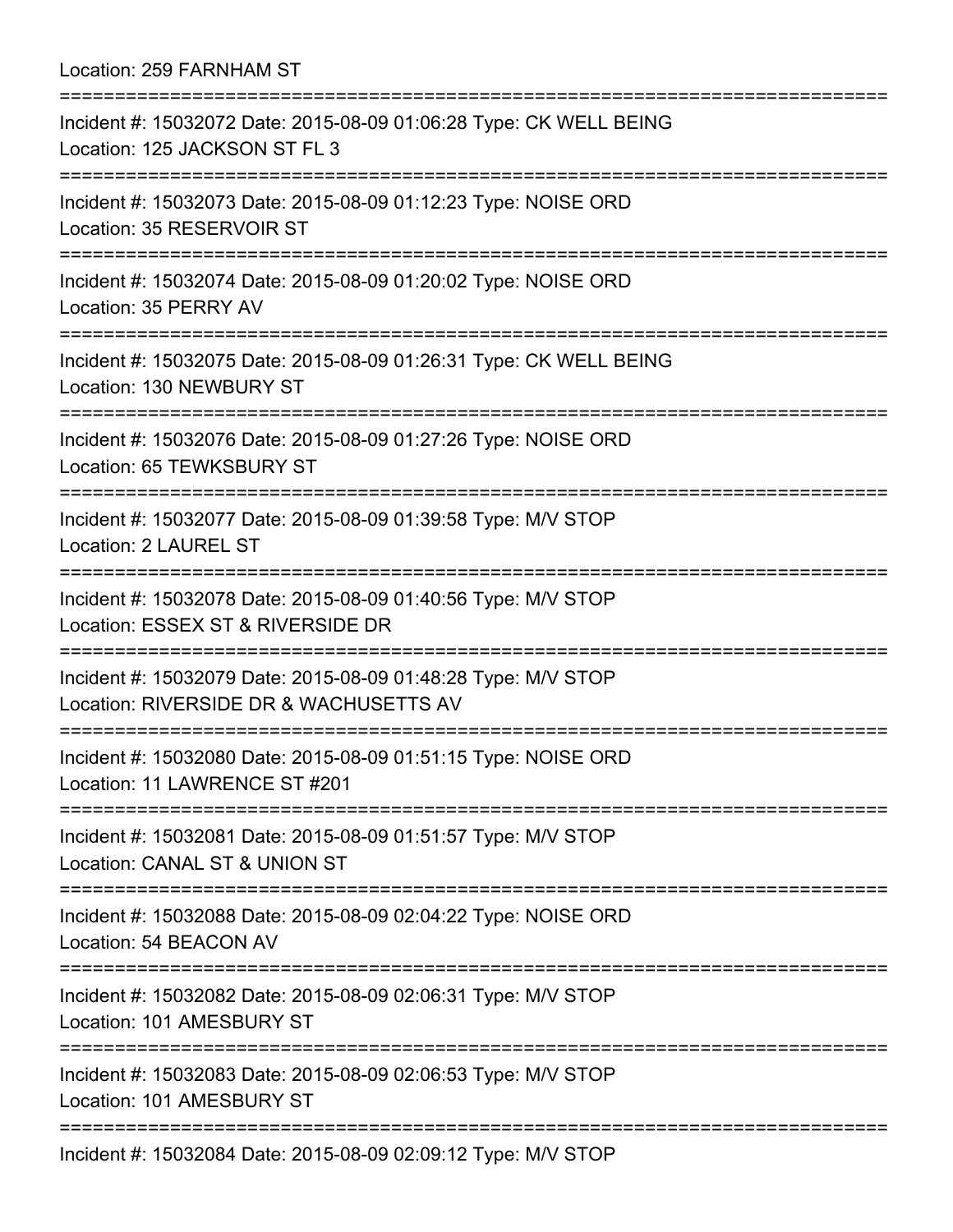| Incident #: 15032085 Date: 2015-08-09 02:14:48 Type: MEDIC SUPPORT<br>Location: WALGREENS / 135 BROADWAY                                              |
|-------------------------------------------------------------------------------------------------------------------------------------------------------|
| Incident #: 15032086 Date: 2015-08-09 02:16:07 Type: UNWANTEDGUEST<br>Location: 259 FARNHAM ST                                                        |
| Incident #: 15032087 Date: 2015-08-09 02:17:11 Type: M/V STOP<br>Location: 101 AMESBURY ST                                                            |
| Incident #: 15032089 Date: 2015-08-09 02:28:23 Type: NOISE ORD<br><b>Location: 2 SAUNDERS ST</b>                                                      |
| Incident #: 15032090 Date: 2015-08-09 02:32:27 Type: M/V STOP<br>Location: BROADWAY & TREMONT ST                                                      |
| Incident #: 15032091 Date: 2015-08-09 02:35:16 Type: M/V STOP<br>Location: BROADWAY & WHITMAN ST                                                      |
| ===================<br>Incident #: 15032092 Date: 2015-08-09 02:36:35 Type: FIRE<br>Location: 25 MAGINNIS AV                                          |
| =====================================<br>Incident #: 15032093 Date: 2015-08-09 02:49:11 Type: DISORDERLY<br>Location: SAM'S FOOD STORE / 389 BROADWAY |
| Incident #: 15032094 Date: 2015-08-09 02:49:24 Type: M/V STOP<br>Location: LAWRENCE ST & OAK ST                                                       |
| Incident #: 15032095 Date: 2015-08-09 02:52:06 Type: FIGHT<br>Location: 50 ISLAND ST                                                                  |
| ===================================<br>Incident #: 15032096 Date: 2015-08-09 02:59:36 Type: NOISE ORD<br>Location: 180 S UNION ST                     |
| :=========================<br>Incident #: 15032098 Date: 2015-08-09 03:07:53 Type: SUS PERS/MV<br>Location: 10 RIDGE RD                               |
| Incident #: 15032097 Date: 2015-08-09 03:08:24 Type: M/V STOP<br>Location: ESSEX ST & UNION ST                                                        |
| Incident #: 15032099 Date: 2015-08-09 03:22:05 Type: M/V STOP                                                                                         |

Location: BROADWAY & TREMONT ST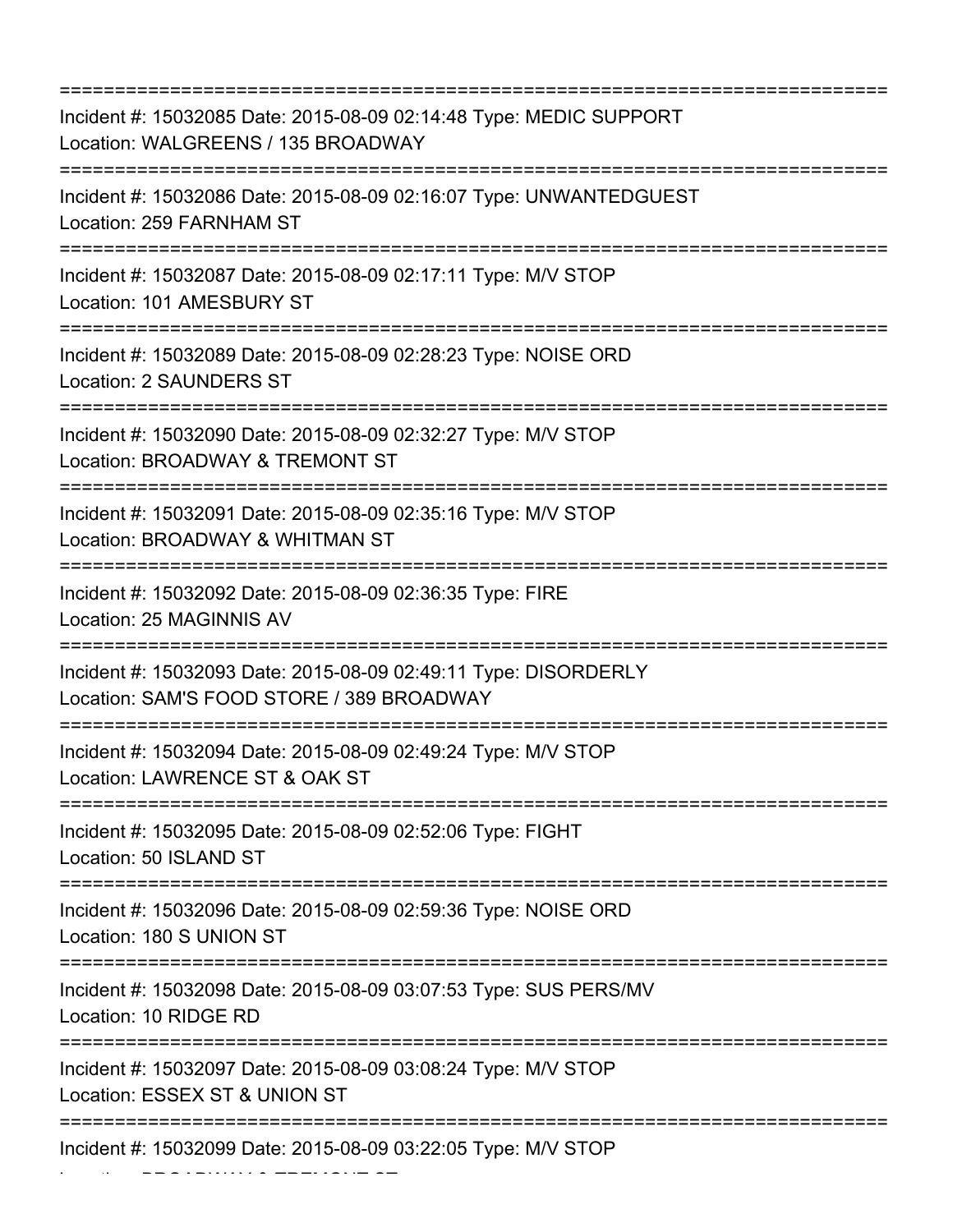=========================================================================== Incident #: 15032100 Date: 2015-08-09 03:24:22 Type: M/V STOP Location: ALLSTON ST & HIGH ST =========================================================================== Incident #: 15032101 Date: 2015-08-09 03:26:53 Type: M/V STOP Location: DUNKIN DONUTS / 342 BROADWAY =========================================================================== Incident #: 15032102 Date: 2015-08-09 03:42:04 Type: LARCENY/PAST Location: S. UNION & EXETER =========================================================================== Incident #: 15032103 Date: 2015-08-09 03:44:11 Type: NOISE ORD Location: 48 EXCHANGE ST =========================================================================== Incident #: 15032104 Date: 2015-08-09 04:00:44 Type: AUTO ACC/UNK PI Location: ARLINGTON ST =========================================================================== Incident #: 15032105 Date: 2015-08-09 05:30:49 Type: FIGHT Location: MERRIMACK ST =========================================================================== Incident #: 15032106 Date: 2015-08-09 07:44:39 Type: STOL/MV/PAS Location: 3 HARRIMAN ST =========================================================================== Incident #: 15032107 Date: 2015-08-09 08:22:48 Type: HIT & RUN M/V Location: 155 FRANKLIN ST =========================================================================== Incident #: 15032108 Date: 2015-08-09 08:41:20 Type: ALARMS Location: 60 ISLAND ST =========================================================================== Incident #: 15032109 Date: 2015-08-09 09:31:23 Type: CK WELL BEING Location: 102 E CAMBRIDGE ST =========================================================================== Incident #: 15032110 Date: 2015-08-09 09:37:05 Type: NOISE ORD Location: 36 E HAVERHILL ST =========================================================================== Incident #: 15032111 Date: 2015-08-09 09:51:26 Type: SUS PERS/MV Location: 8 BOSTON ST =========================================================================== Incident #: 15032112 Date: 2015-08-09 10:01:32 Type: AUTO ACC/UNK PI Location: CANAL ST & MARSTON ST =========================================================================== Incident #: 15032113 Date: 2015-08-09 10:16:02 Type: NOISE ORD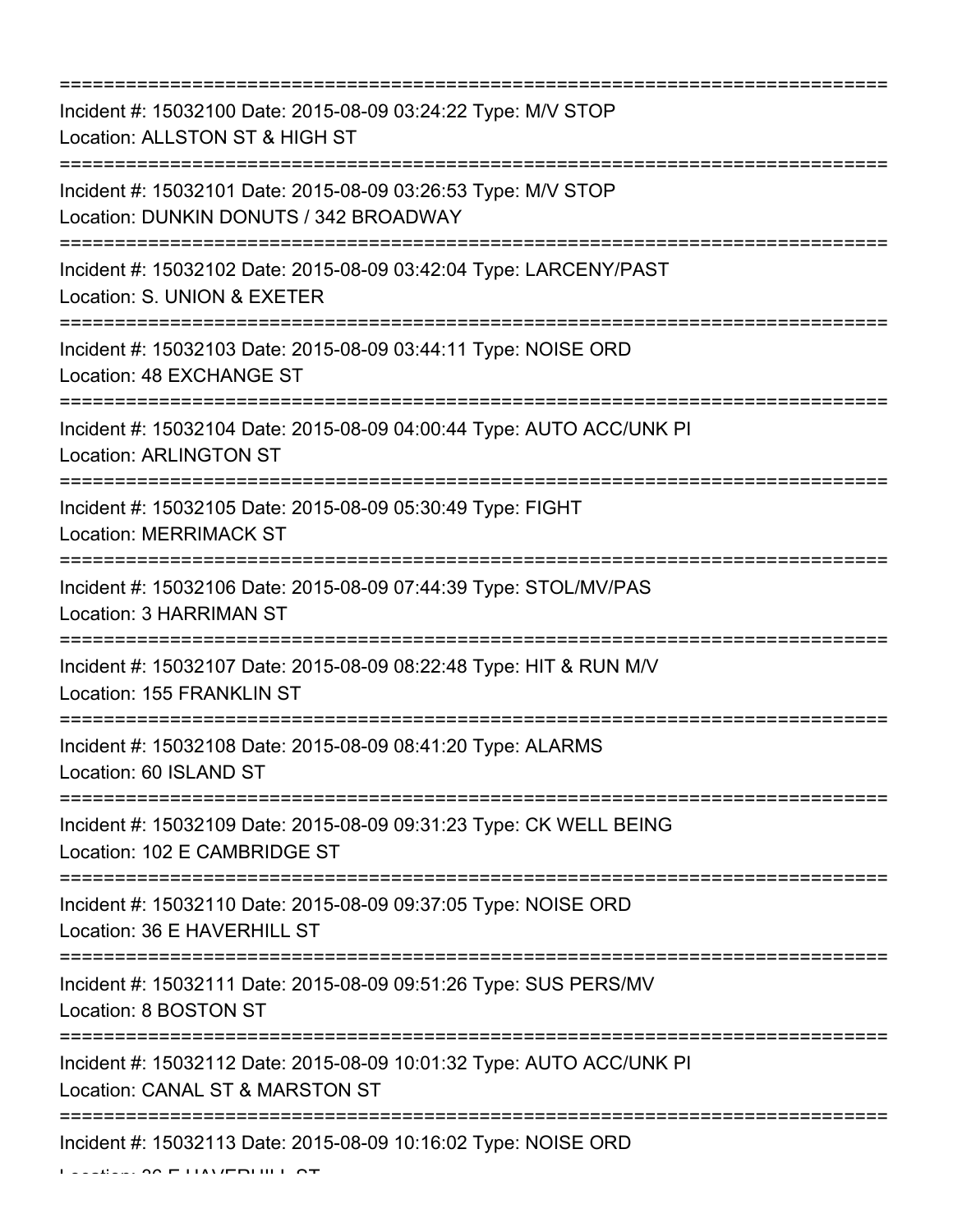| Incident #: 15032114 Date: 2015-08-09 10:25:57 Type: DOMESTIC/PROG<br>Location: 677 ESSEX ST                                            |
|-----------------------------------------------------------------------------------------------------------------------------------------|
| Incident #: 15032115 Date: 2015-08-09 10:32:45 Type: STOL/MV/PAS<br>Location: 147 LAWRENCE ST<br>====================================== |
| Incident #: 15032116 Date: 2015-08-09 10:41:37 Type: MAL DAMAGE<br>Location: NEW BALANCE ATHLETIC SHOE CORP / 5 S UNION ST              |
| Incident #: 15032117 Date: 2015-08-09 11:06:30 Type: SUS PERS/MV<br>Location: 280 BROADWAY                                              |
| Incident #: 15032118 Date: 2015-08-09 11:19:24 Type: M/V STOP<br>Location: BROADWAY & HAVERHILL ST                                      |
| Incident #: 15032119 Date: 2015-08-09 11:21:50 Type: ALARM/BURG<br>Location: 402 BROADWAY<br>===================================        |
| Incident #: 15032120 Date: 2015-08-09 11:37:06 Type: ALARM/BURG<br>Location: INVENTORY MANAGEMENT / 15 UNION ST FL 2ND                  |
| Incident #: 15032121 Date: 2015-08-09 12:00:19 Type: DOMESTIC/PROG<br>Location: 54 NEWBURY ST #7                                        |
| Incident #: 15032122 Date: 2015-08-09 12:04:20 Type: CK WELL BEING<br>Location: 10 BROOKFIELD ST #FRONT FL 1                            |
| Incident #: 15032123 Date: 2015-08-09 12:18:12 Type: LOST PROPERTY<br>Location: 90 LOWELL ST                                            |
| Incident #: 15032126 Date: 2015-08-09 12:31:32 Type: MISSING PERS<br>Location: 59 GROTON ST                                             |
| Incident #: 15032124 Date: 2015-08-09 12:33:17 Type: AUTO ACC/NO PI<br>Location: 88 HAVERHILL ST                                        |
| ===============================<br>Incident #: 15032125 Date: 2015-08-09 12:48:39 Type: MEDIC SUPPORT<br>Location: 130 WEARE ST         |
| Incident #: 15032127 Date: 2015-08-09 12:53:15 Type: SUS PERS/MV                                                                        |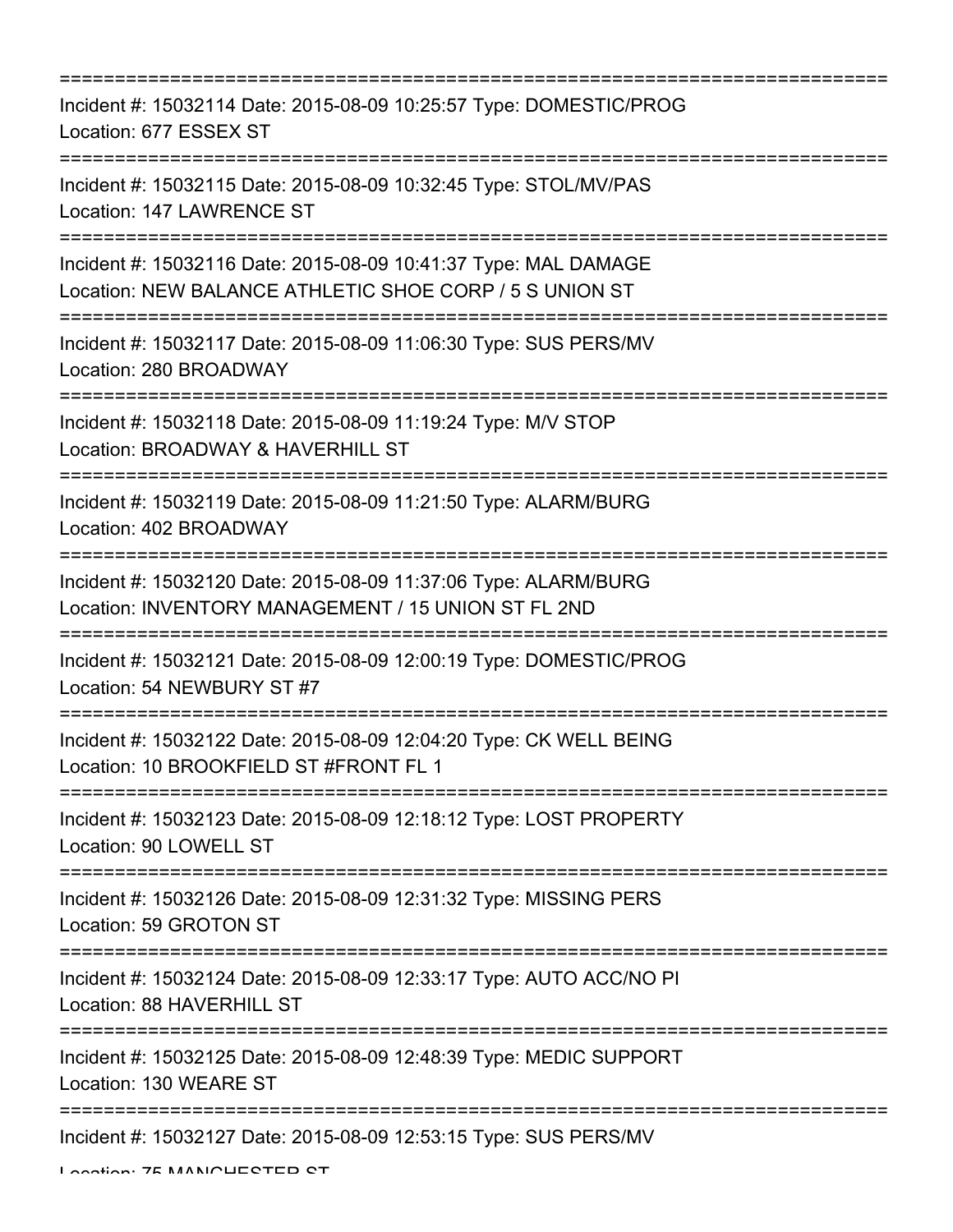=========================================================================== Incident #: 15032128 Date: 2015-08-09 13:02:01 Type: CK WELL BEING Location: 800 ESSEX ST =========================================================================== Incident #: 15032129 Date: 2015-08-09 13:07:05 Type: GENERAL SERV Location: FINNA HOUSE / 203 HAVERHILL ST =========================================================================== Incident #: 15032130 Date: 2015-08-09 13:09:43 Type: RECOV/STOL/MV Location: BUNKERHILL ST & PARK ST =========================================================================== Incident #: 15032131 Date: 2015-08-09 13:12:48 Type: INVESTIGATION Location: 44 ROWE ST =========================================================================== Incident #: 15032132 Date: 2015-08-09 13:19:38 Type: MEDIC SUPPORT Location: 6 DIAMOND ST #2 =========================================================================== Incident #: 15032133 Date: 2015-08-09 13:29:06 Type: GENERAL SERV Location: 59 GROTON ST =========================================================================== Incident #: 15032134 Date: 2015-08-09 13:32:52 Type: CK WELL BEING Location: 161 PARK ST #1 =========================================================================== Incident #: 15032135 Date: 2015-08-09 13:38:28 Type: DRUG VIO Location: LYNCH ST =========================================================================== Incident #: 15032136 Date: 2015-08-09 13:38:37 Type: STOL/MV/PAS Location: 26 INMAN ST #24 =========================================================================== Incident #: 15032137 Date: 2015-08-09 13:48:33 Type: ALARM/BURG Location: COLONY FOOD / 439 HAVERHILL ST =========================================================================== Incident #: 15032138 Date: 2015-08-09 13:49:49 Type: ALARM/BURG Location: CITY HALL / 200 COMMON ST =========================================================================== Incident #: 15032139 Date: 2015-08-09 13:57:04 Type: ALARM/BURG Location: FAMILY DENTAL / 160 WINTHROP AV =========================================================================== Incident #: 15032140 Date: 2015-08-09 14:18:05 Type: M/V STOP Location: 219 PARK ST =========================================================================== Incident #: 15032141 Date: 2015-08-09 14:27:45 Type: M/V STOP Location: JACKSON ST & PARK ST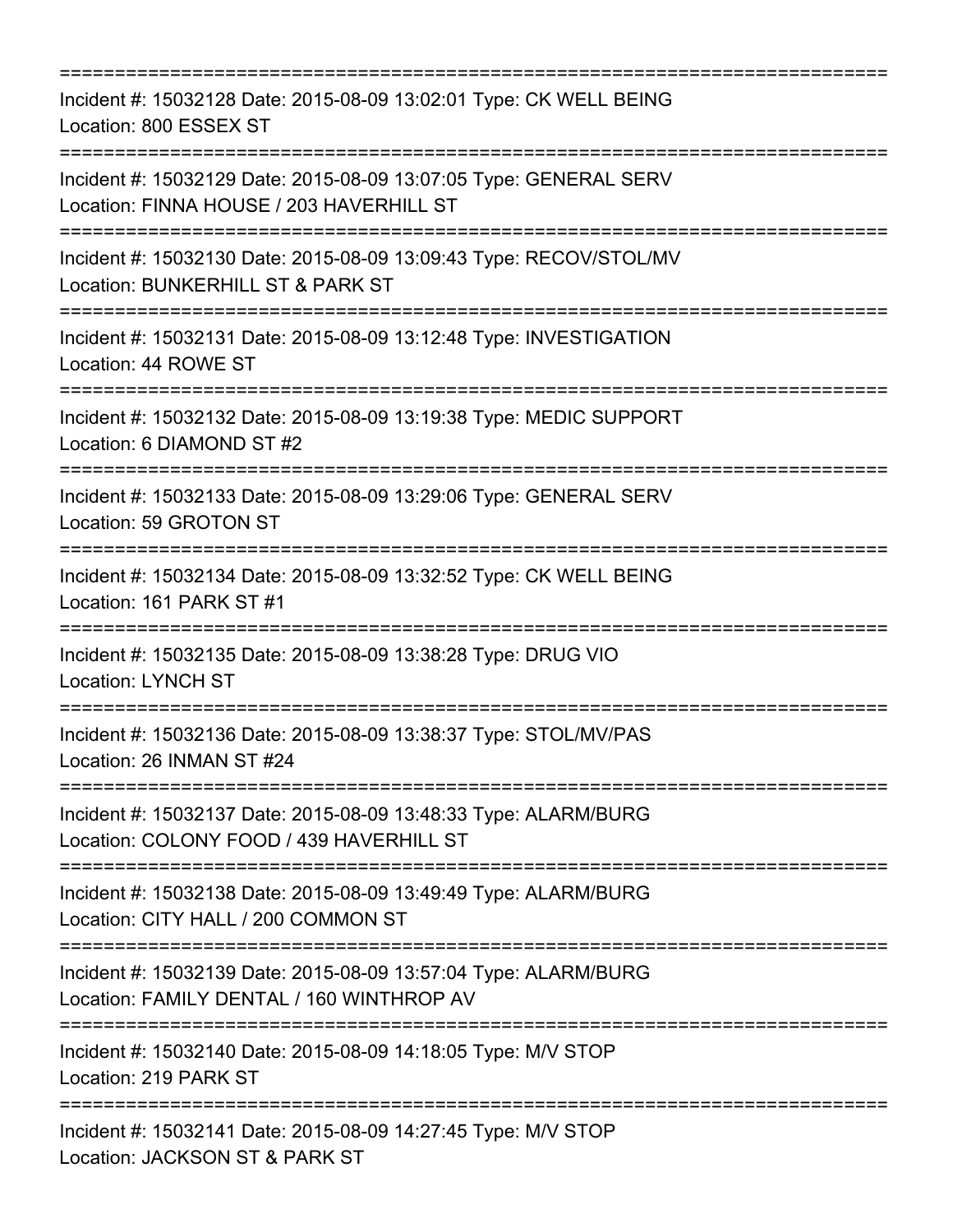Incident #: 15032143 Date: 2015-08-09 14:33:22 Type: MAL DAMAGE Location: 106 BRADFORD ST =========================================================================== Incident #: 15032142 Date: 2015-08-09 14:33:35 Type: NOISE ORD Location: 35 LINEHAN ST =========================================================================== Incident #: 15032144 Date: 2015-08-09 14:44:37 Type: FRAUD Location: 180 PARK ST =========================================================================== Incident #: 15032145 Date: 2015-08-09 14:47:56 Type: DOMESTIC/PROG Location: 56 WILLOW ST =========================================================================== Incident #: 15032147 Date: 2015-08-09 15:37:28 Type: DISTURBANCE Location: 163 PARK ST =========================================================================== Incident #: 15032146 Date: 2015-08-09 15:37:35 Type: 209A/SERVE Location: 5 MAGNOLIA ST =========================================================================== Incident #: 15032148 Date: 2015-08-09 15:43:28 Type: SUS PERS/MV Location: LYNCH ST =========================================================================== Incident #: 15032149 Date: 2015-08-09 15:56:50 Type: ALARM/BURG Location: LAWRENCE PUBLIC ACADEMY / 526 LOWELL ST =========================================================================== Incident #: 15032150 Date: 2015-08-09 16:12:43 Type: MEDIC SUPPORT Location: 248 BROADWAY #309 =========================================================================== Incident #: 15032151 Date: 2015-08-09 16:15:27 Type: CK WELL BEING Location: CENTRAL CATHOLIC HIGH SCHOOL / 300 HAMPSHIRE ST =========================================================================== Incident #: 15032152 Date: 2015-08-09 16:30:03 Type: COURT DOC SERVE Location: 17 THORNTON AV =========================================================================== Incident #: 15032153 Date: 2015-08-09 16:49:58 Type: DISORDERLY Location: EMMETT ST =========================================================================== Incident #: 15032154 Date: 2015-08-09 17:00:22 Type: KEEP PEACE Location: 125 BENNINGTON ST #3 ============================== Incident #: 15032155 Date: 2015-08-09 17:11:22 Type: LARCENY/PAST Location: 23 HILLTOP AV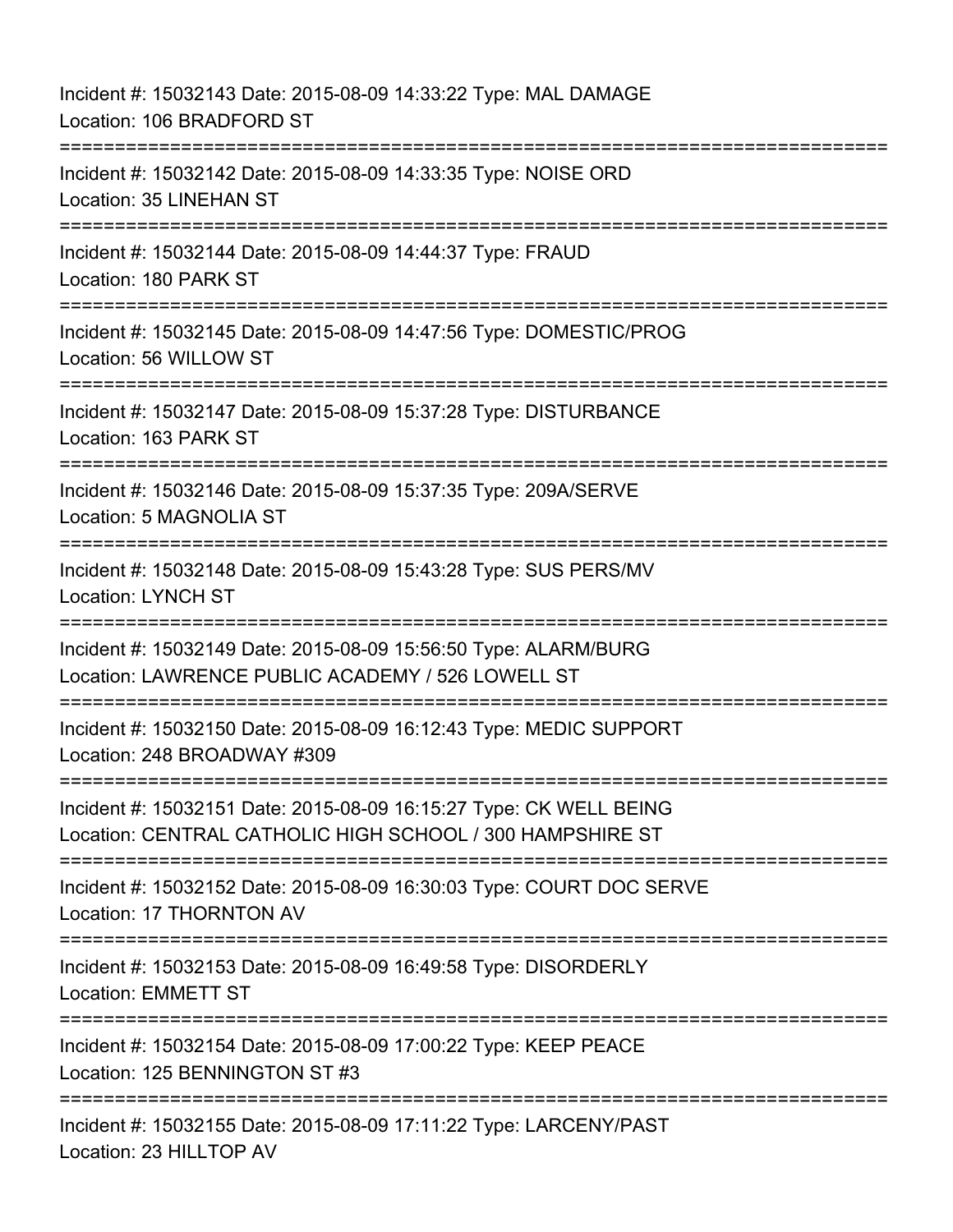Incident #: 15032156 Date: 2015-08-09 17:18:04 Type: ALARM/BURG Location: LEAHY SCHOOL / 100 ERVING AV =========================================================================== Incident #: 15032157 Date: 2015-08-09 17:25:33 Type: NOISE ORD Location: 11 WILLIAM ST =========================================================================== Incident #: 15032158 Date: 2015-08-09 18:10:22 Type: M/V STOP Location: PLEASANT ST & WOODLAND ST =========================================================================== Incident #: 15032159 Date: 2015-08-09 18:14:03 Type: NOISE ORD Location: 11 WILLIAM ST =========================================================================== Incident #: 15032160 Date: 2015-08-09 18:15:17 Type: M/V STOP Location: BROADWAY & DAISY ST =========================================================================== Incident #: 15032161 Date: 2015-08-09 18:16:59 Type: M/V STOP Location: 700 ESSEX ST =========================================================================== Incident #: 15032162 Date: 2015-08-09 18:26:48 Type: EXTRA SURVEIL Location: 13 THORNTON AV =========================================================================== Incident #: 15032163 Date: 2015-08-09 18:33:25 Type: ALARM/BURG Location: 55 BOWDOIN ST =========================================================================== Incident #: 15032164 Date: 2015-08-09 18:36:23 Type: M/V STOP Location: 12 METHUEN ST =========================================================================== Incident #: 15032165 Date: 2015-08-09 18:37:10 Type: M/V STOP Location: BLAKELIN ST & MANCHESTER ST =========================================================================== Incident #: 15032166 Date: 2015-08-09 18:38:57 Type: LOUD NOISE Location: 51 DUCKETT AV =========================================================================== Incident #: 15032167 Date: 2015-08-09 18:46:00 Type: SELECTIVE ENF Location: 25 SOUTH ST =========================================================================== Incident #: 15032168 Date: 2015-08-09 18:49:58 Type: NOISE ORD Location: 146 BUTLER ST =========================================================================== Incident #: 15032169 Date: 2015-08-09 18:51:41 Type: M/V STOP Location: PEMBERTON PARK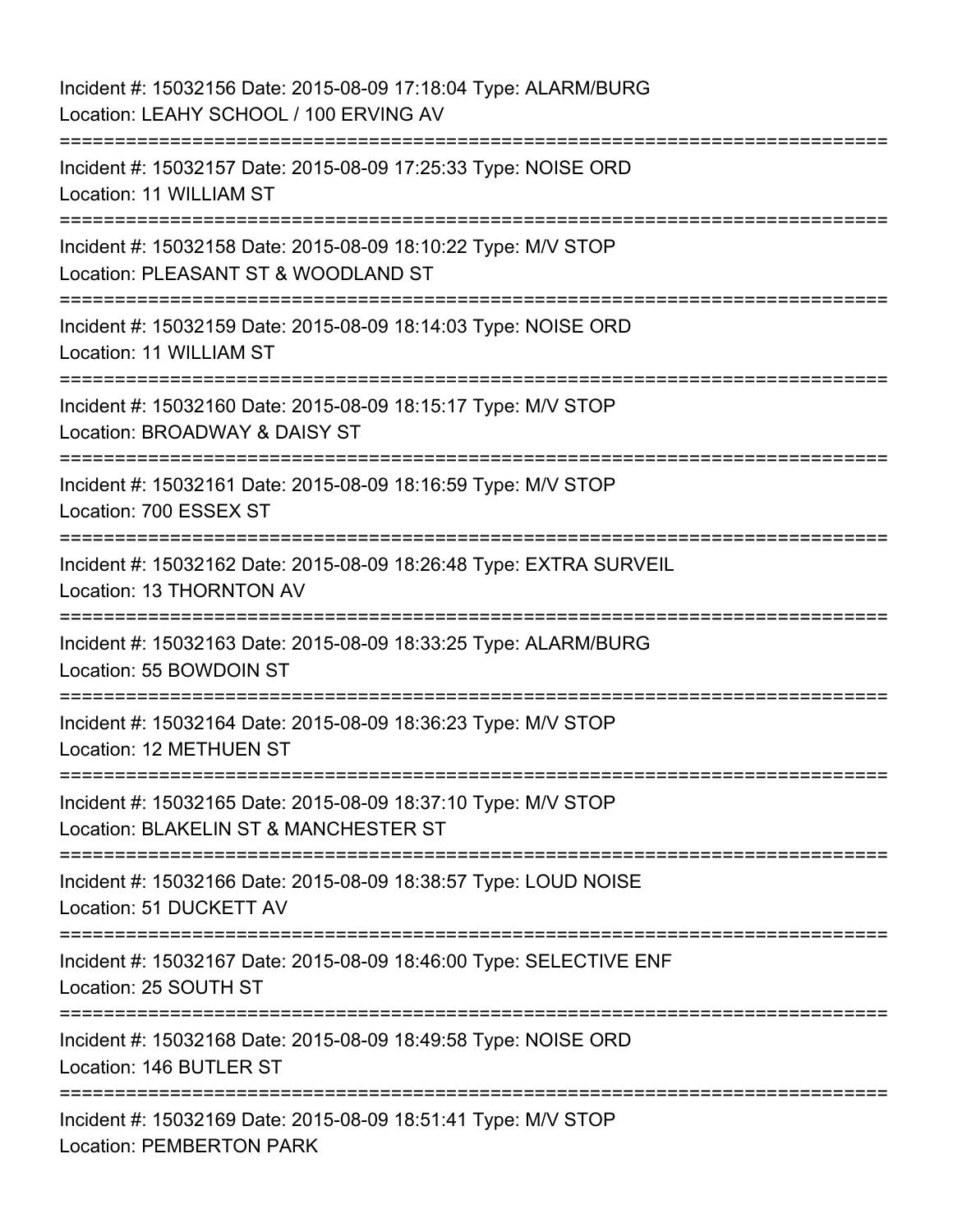| Incident #: 15032170 Date: 2015-08-09 18:56:53 Type: GENERAL SERV<br>Location: 148 EXCHANGE ST                                                                           |
|--------------------------------------------------------------------------------------------------------------------------------------------------------------------------|
| -=====================================<br>Incident #: 15032171 Date: 2015-08-09 19:07:11 Type: THREATS<br>Location: 689 LOWELL ST<br>=================================== |
| Incident #: 15032172 Date: 2015-08-09 19:12:09 Type: SUS PERS/MV<br>Location: 18 DOYLE ST                                                                                |
| Incident #: 15032173 Date: 2015-08-09 19:25:15 Type: NOISE ORD<br>Location: 10 MARIQUE DR                                                                                |
| Incident #: 15032175 Date: 2015-08-09 19:33:31 Type: ALARM/BURG<br>Location: 183 BROADWAY                                                                                |
| Incident #: 15032174 Date: 2015-08-09 19:34:18 Type: M/V STOP<br>Location: 4 MT VERNON ST<br>================================                                            |
| Incident #: 15032176 Date: 2015-08-09 19:35:06 Type: NOISE ORD<br>Location: 18 BIRCH ST<br>=========================                                                     |
| Incident #: 15032177 Date: 2015-08-09 19:35:29 Type: NOISE ORD<br>Location: BIRCH ST & STEARNS AV<br>:========================                                           |
| Incident #: 15032178 Date: 2015-08-09 19:41:02 Type: M/V STOP<br>Location: 566 ANDOVER ST                                                                                |
| Incident #: 15032179 Date: 2015-08-09 19:44:10 Type: KEEP PEACE<br>Location: 148 EXCHANGE ST                                                                             |
| Incident #: 15032180 Date: 2015-08-09 19:45:52 Type: M/V STOP<br>Location: LAWRENCE ST & SARATOGA ST                                                                     |
| Incident #: 15032181 Date: 2015-08-09 19:48:35 Type: AUTO ACC/NO PI<br>Location: 280 S UNION ST                                                                          |
| Incident #: 15032182 Date: 2015-08-09 19:48:37 Type: MV/BLOCKING<br>Location: 31 ARLINGTON ST                                                                            |
| Incident #: 15032183 Date: 2015-08-09 19:54:32 Type: NOISE ORD<br>Location: 18 BEACON ST                                                                                 |

===========================================================================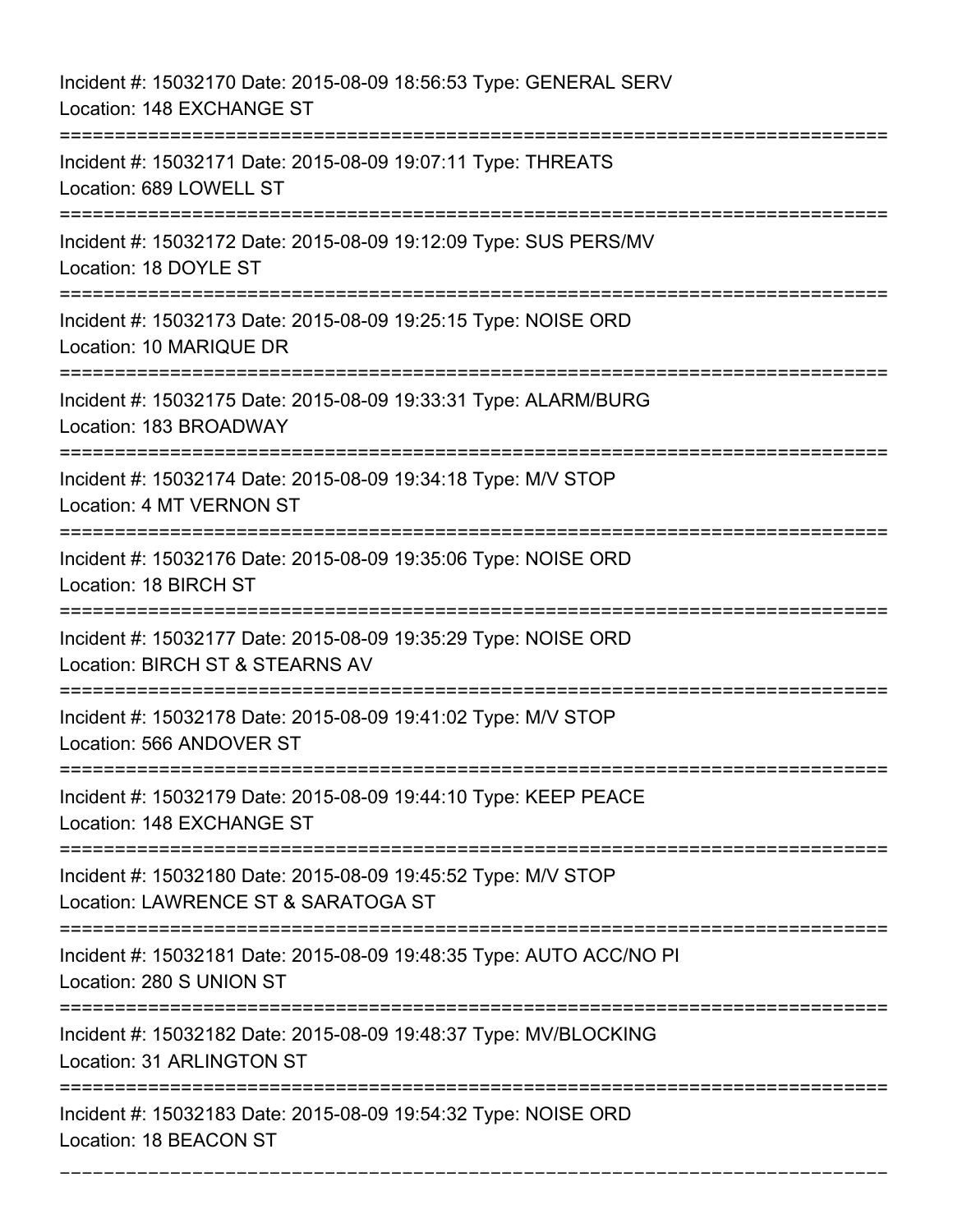Incident #: 15032184 Date: 2015-08-09 19:55:48 Type: SUS PERS/MV Location: 380 BROADWAY =========================================================================== Incident #: 15032185 Date: 2015-08-09 19:58:11 Type: M/V STOP Location: ORCHARD ST & UNION ST =========================================================================== Incident #: 15032186 Date: 2015-08-09 19:58:22 Type: A&B D/W/ PROG Location: 21 FOREST ST FL 2 =========================================================================== Incident #: 15032187 Date: 2015-08-09 19:58:27 Type: HIT & RUN M/V Location: DURHAM ST & S BROADWAY =========================================================================== Incident #: 15032188 Date: 2015-08-09 20:14:25 Type: DISTURBANCE Location: 23 PACKARD ST =========================================================================== Incident #: 15032189 Date: 2015-08-09 20:18:04 Type: LOUD NOISE Location: 10 MARIQUE DR =========================================================================== Incident #: 15032190 Date: 2015-08-09 20:21:57 Type: SUS PERS/MV Location: MARKET ST & SHAWSHEEN RD =========================================================================== Incident #: 15032191 Date: 2015-08-09 20:27:00 Type: MV/BLOCKING Location: 118 FARNHAM ST =========================================================================== Incident #: 15032192 Date: 2015-08-09 20:27:52 Type: M/V STOP Location: BIRCHWOOD RD & LAWRENCE ST =========================================================================== Incident #: 15032193 Date: 2015-08-09 20:28:31 Type: NOISE ORD Location: 144 WATER ST =========================================================================== Incident #: 15032194 Date: 2015-08-09 20:29:11 Type: M/V STOP Location: BROADWAY & WATER ST =========================================================================== Incident #: 15032195 Date: 2015-08-09 20:29:58 Type: NOISE ORD Location: BIRCH ST & STEARNS AV =========================================================================== Incident #: 15032196 Date: 2015-08-09 20:35:32 Type: LOUD NOISE Location: 16 BEACON ST #18 =========================================================================== Incident #: 15032197 Date: 2015-08-09 20:36:34 Type: GENERAL SERV Location: ONE GENERAL ST ===========================================================================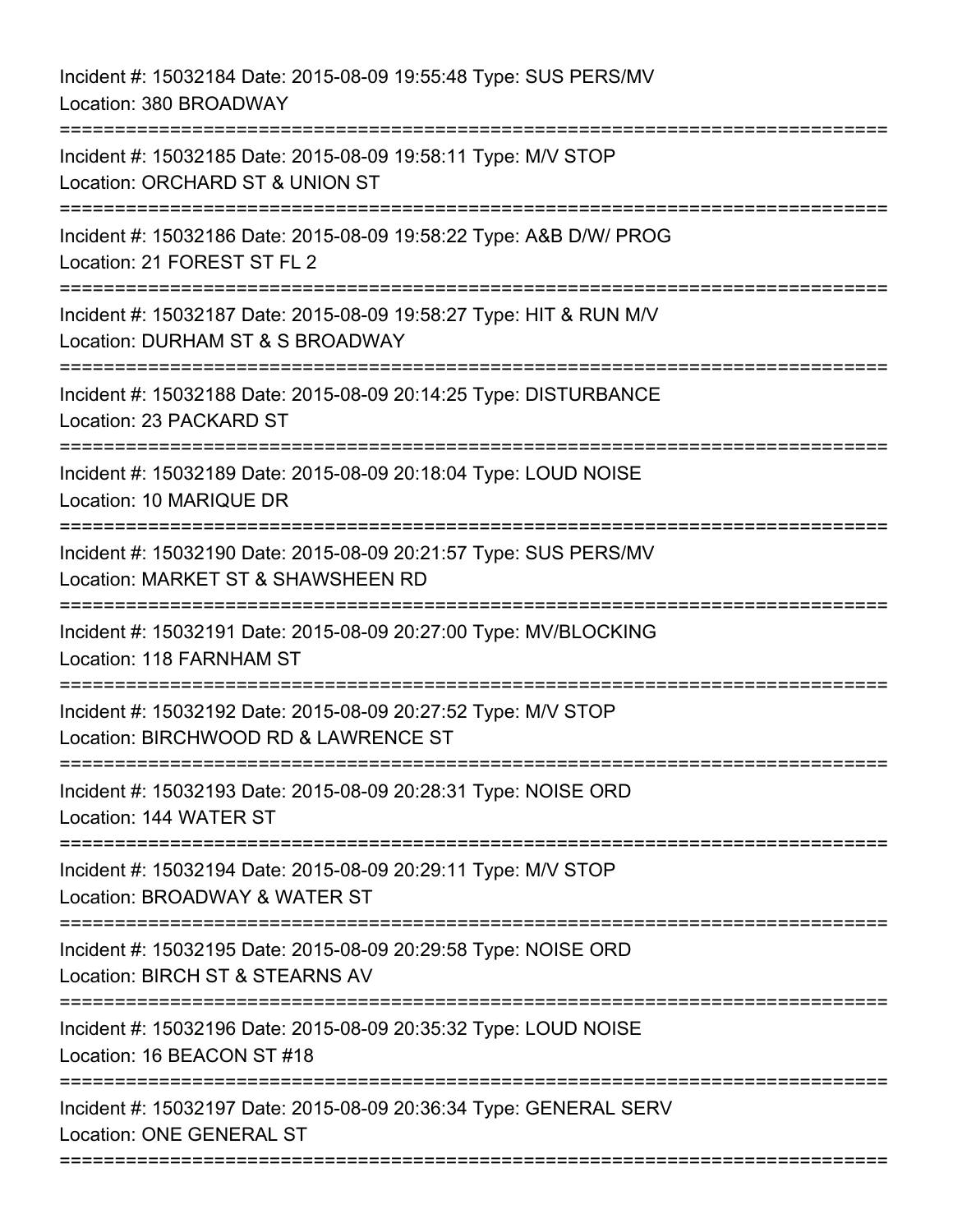| Incident #: 15032198 Date: 2015-08-09 20:37:37 Type: M/V STOP<br>Location: GRAFTON ST & S UNION ST              |
|-----------------------------------------------------------------------------------------------------------------|
| Incident #: 15032199 Date: 2015-08-09 20:38:03 Type: ALARM/BURG<br>Location: 88 BAILEY ST                       |
| Incident #: 15032200 Date: 2015-08-09 20:45:01 Type: 911 HANG UP<br>Location: 20 E LAUREL ST                    |
| Incident #: 15032202 Date: 2015-08-09 20:45:34 Type: MAN DOWN<br>Location: 48 HOLLY ST                          |
| Incident #: 15032201 Date: 2015-08-09 20:46:47 Type: NOISE ORD<br>Location: 18 BIRCH ST                         |
| Incident #: 15032203 Date: 2015-08-09 20:51:06 Type: DOMESTIC/PROG<br>Location: 20 E LAUREL ST                  |
| Incident #: 15032204 Date: 2015-08-09 21:03:49 Type: M/V STOP<br>Location: 366 ESSEX ST                         |
| Incident #: 15032205 Date: 2015-08-09 21:09:51 Type: LOUD NOISE<br>Location: 328 MARKET ST<br>----------------- |
| Incident #: 15032206 Date: 2015-08-09 21:10:28 Type: LOUD NOISE<br>Location: 16 BEACON AV #18                   |
| Incident #: 15032207 Date: 2015-08-09 21:21:20 Type: LOUD NOISE<br>Location: 35 CHICKERING ST                   |
| Incident #: 15032208 Date: 2015-08-09 21:21:50 Type: NOISE ORD<br>Location: 4 LAFAYETTE AV                      |
| Incident #: 15032209 Date: 2015-08-09 21:22:36 Type: NOISE ORD<br>Location: WILLIAM ST<br>----------            |
| Incident #: 15032210 Date: 2015-08-09 21:23:42 Type: NOISE ORD<br>Location: 25 ROBINSON CT #1ST                 |
| Incident #: 15032211 Date: 2015-08-09 21:24:14 Type: GENERAL SERV<br>Location: 420 HIGH ST                      |
|                                                                                                                 |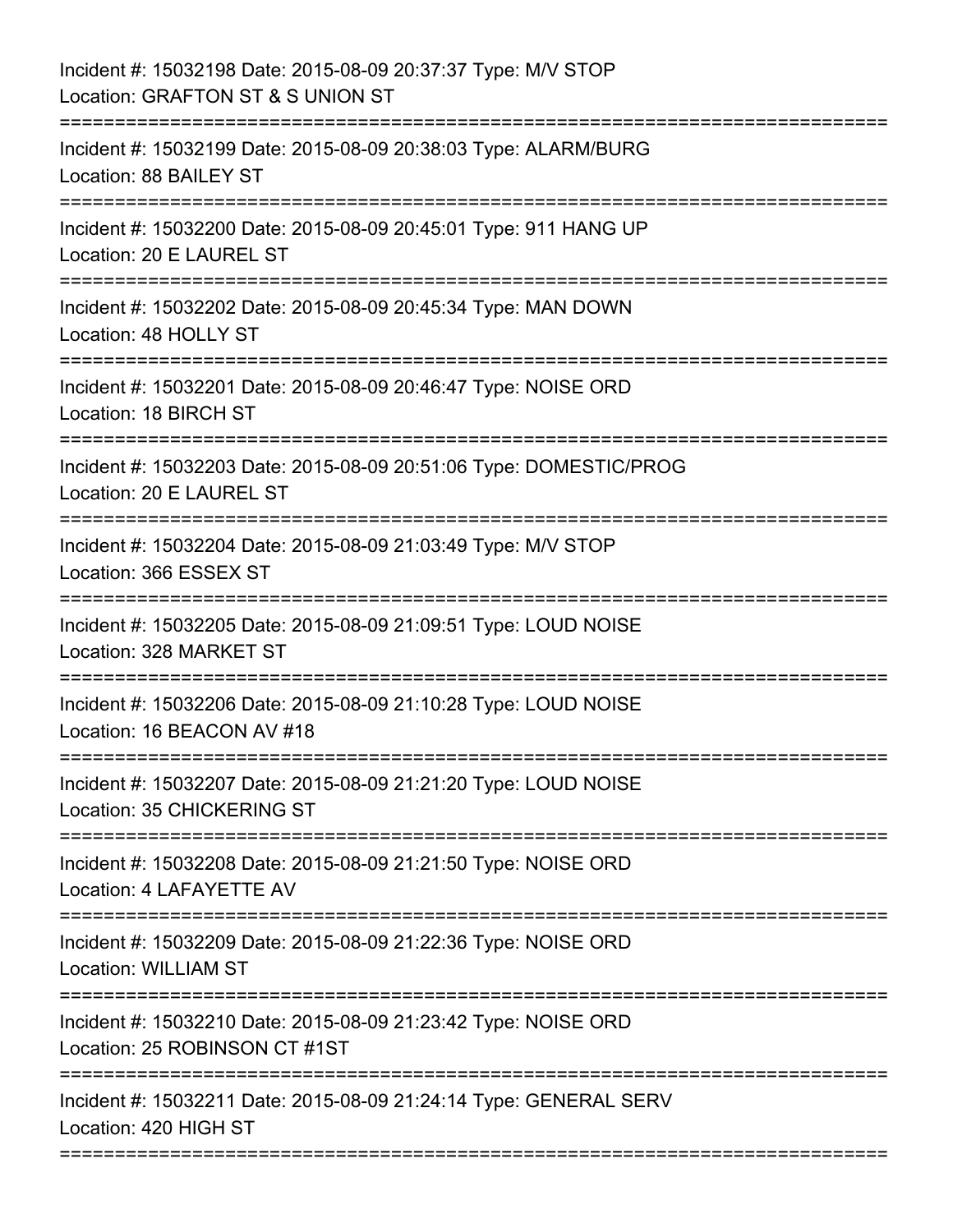Location: BUNKERHILL ST & FERN ST

=========================================================================== Incident #: 15032213 Date: 2015-08-09 21:46:48 Type: 911 HANG UP Location: ASHLEY FOOD MARKET / 140 WATER ST =========================================================================== Incident #: 15032214 Date: 2015-08-09 21:52:36 Type: M/V STOP Location: S BROADWAY & SALEM ST =========================================================================== Incident #: 15032215 Date: 2015-08-09 21:53:35 Type: M/V STOP Location: 273 HAVERHILL ST =========================================================================== Incident #: 15032216 Date: 2015-08-09 21:57:59 Type: FIGHT Location: BURGER KING / 187 BROADWAY =========================================================================== Incident #: 15032218 Date: 2015-08-09 21:59:35 Type: SUS PERS/MV Location: 29 SOUTH ST =========================================================================== Incident #: 15032217 Date: 2015-08-09 22:00:31 Type: NOISE ORD Location: 25 SUMMER ST FL 3R =========================================================================== Incident #: 15032219 Date: 2015-08-09 22:03:43 Type: M/V STOP Location: SOUTH ST & WEDGEWOOD RD =========================================================================== Incident #: 15032220 Date: 2015-08-09 22:05:08 Type: M/V STOP Location: SOUTH ST & WEDGEWOOD RD =========================================================================== Incident #: 15032221 Date: 2015-08-09 22:05:48 Type: M/V STOP Location: SOUTH ST & WEDGEWOOD RD =========================================================================== Incident #: 15032222 Date: 2015-08-09 22:06:47 Type: M/V STOP Location: SOUTH ST & WEDGEWOOD RD =========================================================================== Incident #: 15032223 Date: 2015-08-09 22:07:24 Type: M/V STOP Location: SOUTH ST & WEDGEWOOD RD =========================================================================== Incident #: 15032224 Date: 2015-08-09 22:08:01 Type: M/V STOP Location: SOUTH ST & WEDGEWOOD RD =========================================================================== Incident #: 15032225 Date: 2015-08-09 22:08:36 Type: M/V STOP Location: SOUTH ST & WEDGEWOOD RD ===========================================================================

Incident #: 15032226 Date: 2015 08 09 22:09:24 Type: M/V STOP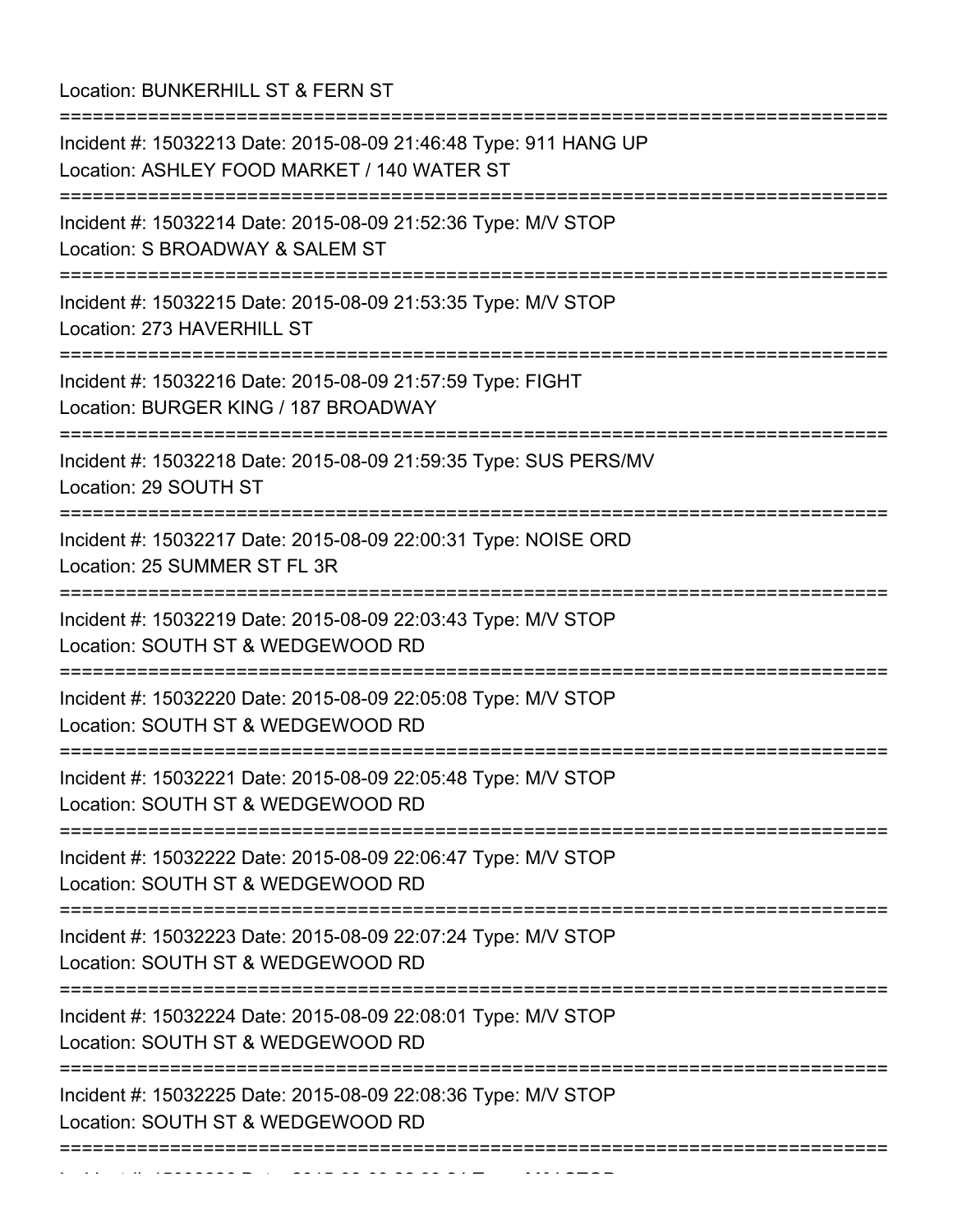| Location: SOUTH ST & WEDGEWOOD RD<br>:==============================                                                                       |
|--------------------------------------------------------------------------------------------------------------------------------------------|
| Incident #: 15032227 Date: 2015-08-09 22:09:57 Type: M/V STOP<br>Location: SOUTH ST & WEDGEWOOD RD                                         |
| Incident #: 15032228 Date: 2015-08-09 22:10:35 Type: M/V STOP<br>Location: SOUTH ST & WEDGEWOOD RD                                         |
| Incident #: 15032229 Date: 2015-08-09 22:11:08 Type: M/V STOP<br>Location: SOUTH ST & WEDGEWOOD RD                                         |
| Incident #: 15032230 Date: 2015-08-09 22:13:13 Type: M/V STOP<br>Location: SOUTH ST & WEDGEWOOD RD<br>:=================================== |
| Incident #: 15032231 Date: 2015-08-09 22:14:03 Type: M/V STOP<br>Location: SOUTH ST & WEDGEWOOD RD                                         |
| Incident #: 15032232 Date: 2015-08-09 22:16:16 Type: NOISE ORD<br>Location: 3 MCKINLEY AV                                                  |
| Incident #: 15032233 Date: 2015-08-09 22:21:55 Type: NOISE ORD<br>Location: 18 BIRCH ST                                                    |
| Incident #: 15032234 Date: 2015-08-09 22:25:23 Type: DK (DRUNK)<br>Location: 40 FLORAL ST                                                  |
| Incident #: 15032235 Date: 2015-08-09 22:28:10 Type: M/V STOP<br>Location: 101 AMESBURY ST                                                 |
| Incident #: 15032236 Date: 2015-08-09 22:30:40 Type: M/V STOP<br>Location: 102 ESSEX ST                                                    |
| ;==================================<br>Incident #: 15032237 Date: 2015-08-09 22:33:41 Type: M/V STOP<br><b>Location: CENTRAL BRIDGE</b>    |
| Incident #: 15032238 Date: 2015-08-09 22:34:05 Type: DOMESTIC/PROG<br>Location: 1 W LOWELL ST                                              |
| Incident #: 15032239 Date: 2015-08-09 22:35:58 Type: M/V STOP<br>Location: LAWRENCE ST & METHUEN ST                                        |
|                                                                                                                                            |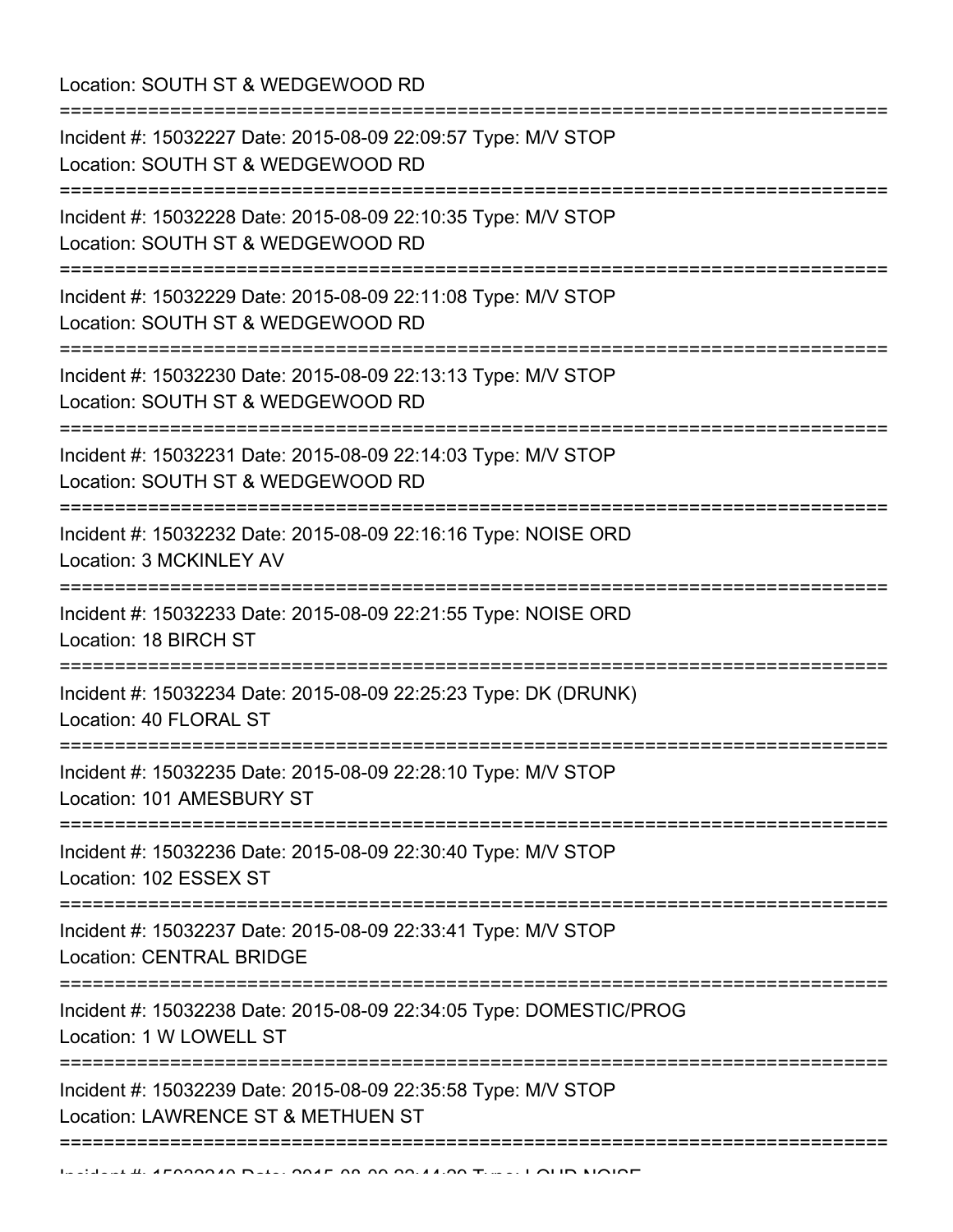| Location: 245 ERVING AV                                                                                                         |
|---------------------------------------------------------------------------------------------------------------------------------|
| Incident #: 15032242 Date: 2015-08-09 22:54:07 Type: NOISE ORD<br>Location: 152 FARNHAM ST                                      |
| Incident #: 15032241 Date: 2015-08-09 22:54:09 Type: M/V STOP<br>Location: 386 COMMON ST                                        |
| Incident #: 15032243 Date: 2015-08-09 23:02:37 Type: M/V STOP<br>Location: 188 BROADWAY                                         |
| Incident #: 15032244 Date: 2015-08-09 23:08:42 Type: NOISE ORD<br>Location: 18 MELROSE ST<br>================================== |
| Incident #: 15032245 Date: 2015-08-09 23:12:02 Type: DK (DRUNK)<br>Location: 187 LAWRENCE ST                                    |
| Incident #: 15032246 Date: 2015-08-09 23:14:06 Type: DRUG VIO<br>Location: SOUTH COMMON / null<br>:=========================    |
| Incident #: 15032247 Date: 2015-08-09 23:18:40 Type: M/V STOP<br>Location: 61 WINTHROP AV                                       |
| Incident #: 15032248 Date: 2015-08-09 23:25:53 Type: NOISE ORD<br>Location: 461 BROADWAY                                        |
| Incident #: 15032249 Date: 2015-08-09 23:35:05 Type: M/V STOP<br>Location: ESSEX ST & NEWBURY ST                                |
| Incident #: 15032250 Date: 2015-08-09 23:40:42 Type: FIGHT<br><b>Location: LAWRENCE &amp; PARK</b>                              |
| Incident #: 15032251 Date: 2015-08-09 23:51:04 Type: NOISE ORD<br>Location: 18 MELROSE ST                                       |
| Incident #: 15032252 Date: 2015-08-09 23:54:38 Type: EXTRA SURVEIL<br>Location: 7 THORNTON AV                                   |
|                                                                                                                                 |